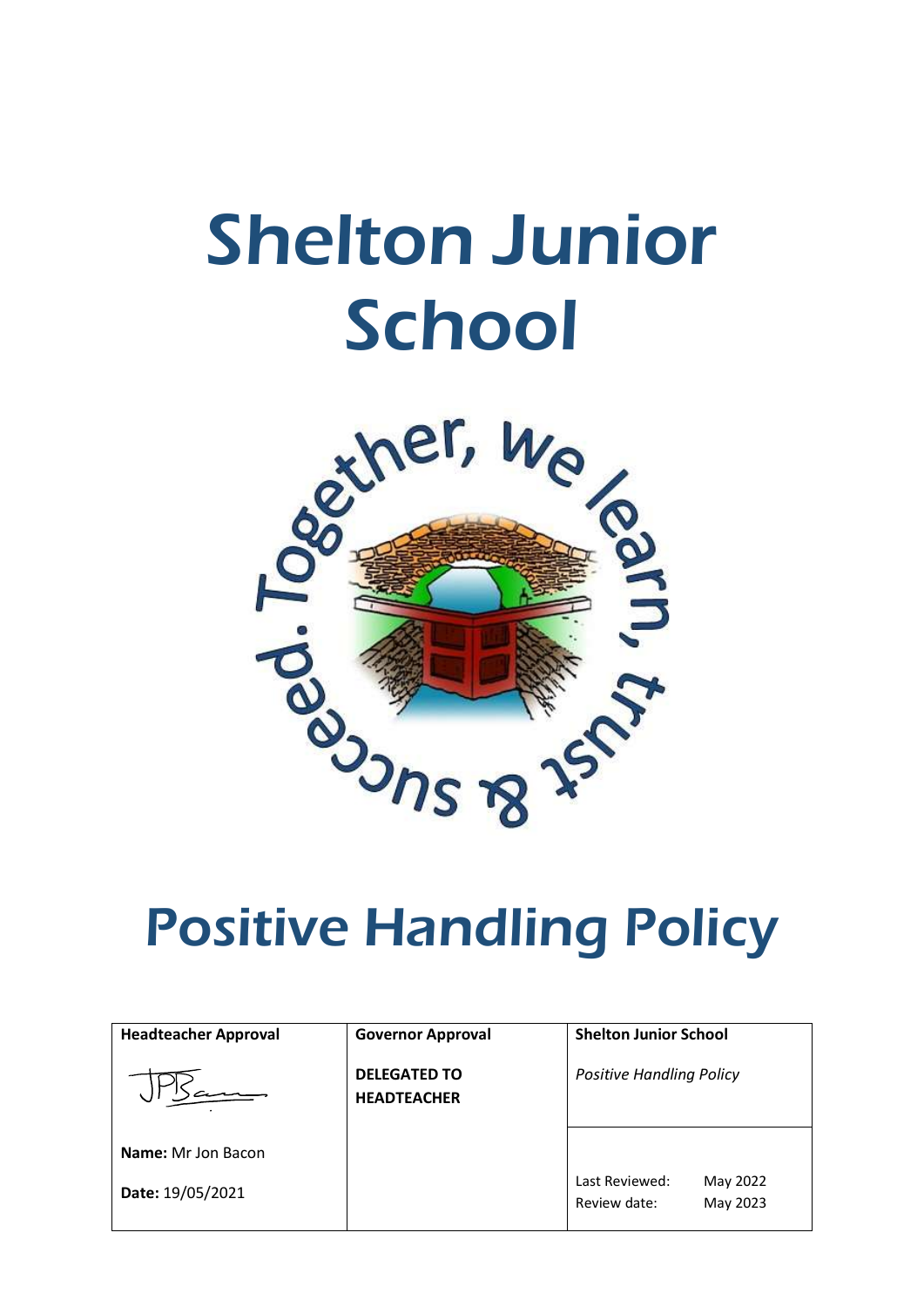### <span id="page-1-0"></span>**Policy review dates and changes**

| <b>Date</b> | By whom | <b>Summary of changes made</b>                               |
|-------------|---------|--------------------------------------------------------------|
| 17.05.2021  | HC      | Addition of legal framework                                  |
|             |         | Clarity in definition of physical intervention               |
| 25.03.2022  | HC      | Addition of practical examples in legal framework<br>section |
|             |         |                                                              |
|             |         |                                                              |
|             |         |                                                              |
|             |         |                                                              |
|             |         |                                                              |
|             |         |                                                              |
|             |         |                                                              |
|             |         |                                                              |
|             |         |                                                              |
|             |         |                                                              |
|             |         |                                                              |
|             |         |                                                              |
|             |         |                                                              |
|             |         |                                                              |
|             |         |                                                              |
|             |         |                                                              |
|             |         |                                                              |
|             |         |                                                              |
|             |         |                                                              |

Shelton Junior School

*Positive Handling Policy*

 $\overline{2}$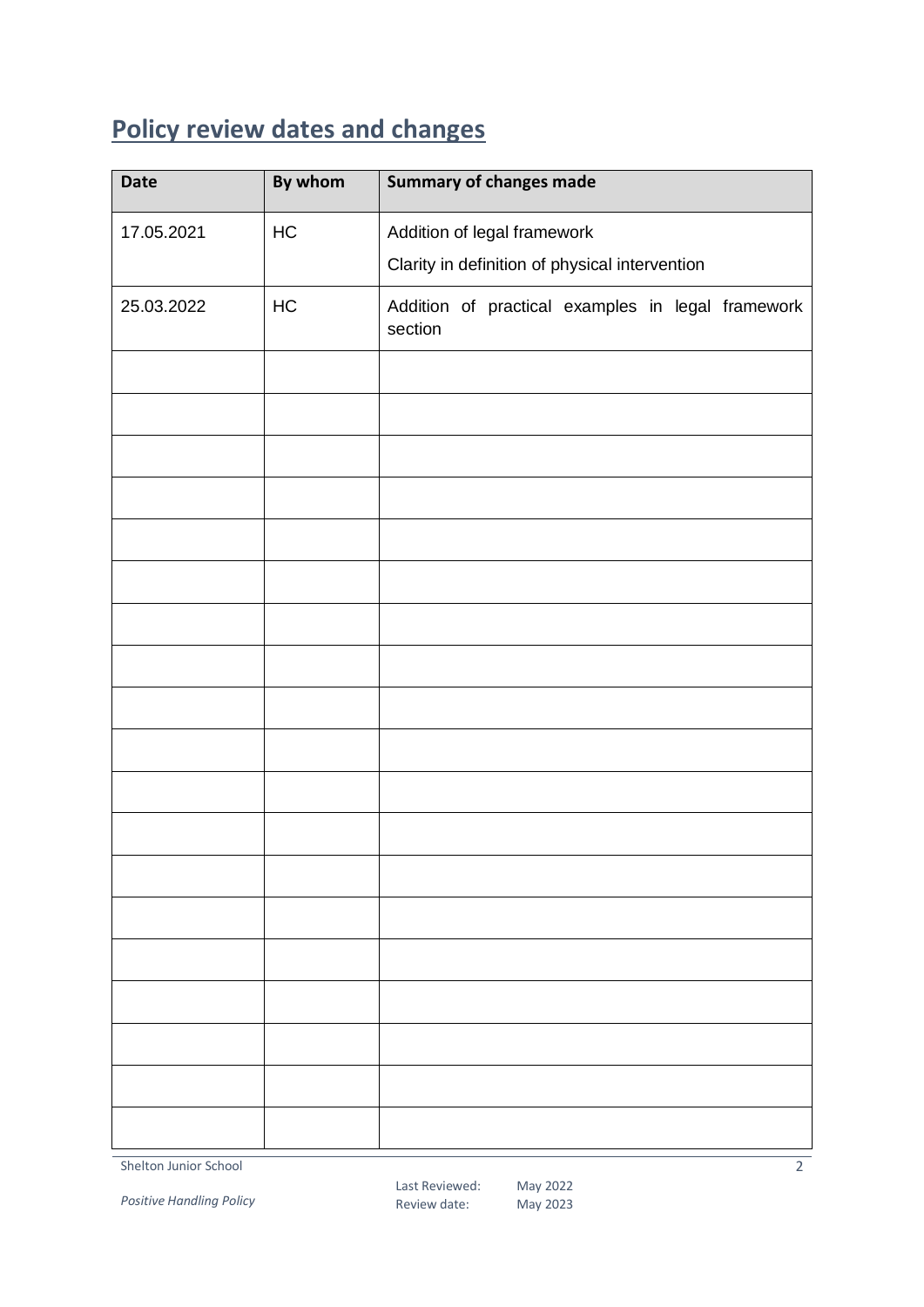#### Contents

| Annex B - Assessment and Management of Foreseeable Risks for Pupils who present Challenging |  |
|---------------------------------------------------------------------------------------------|--|
|                                                                                             |  |
|                                                                                             |  |

 $\overline{3}$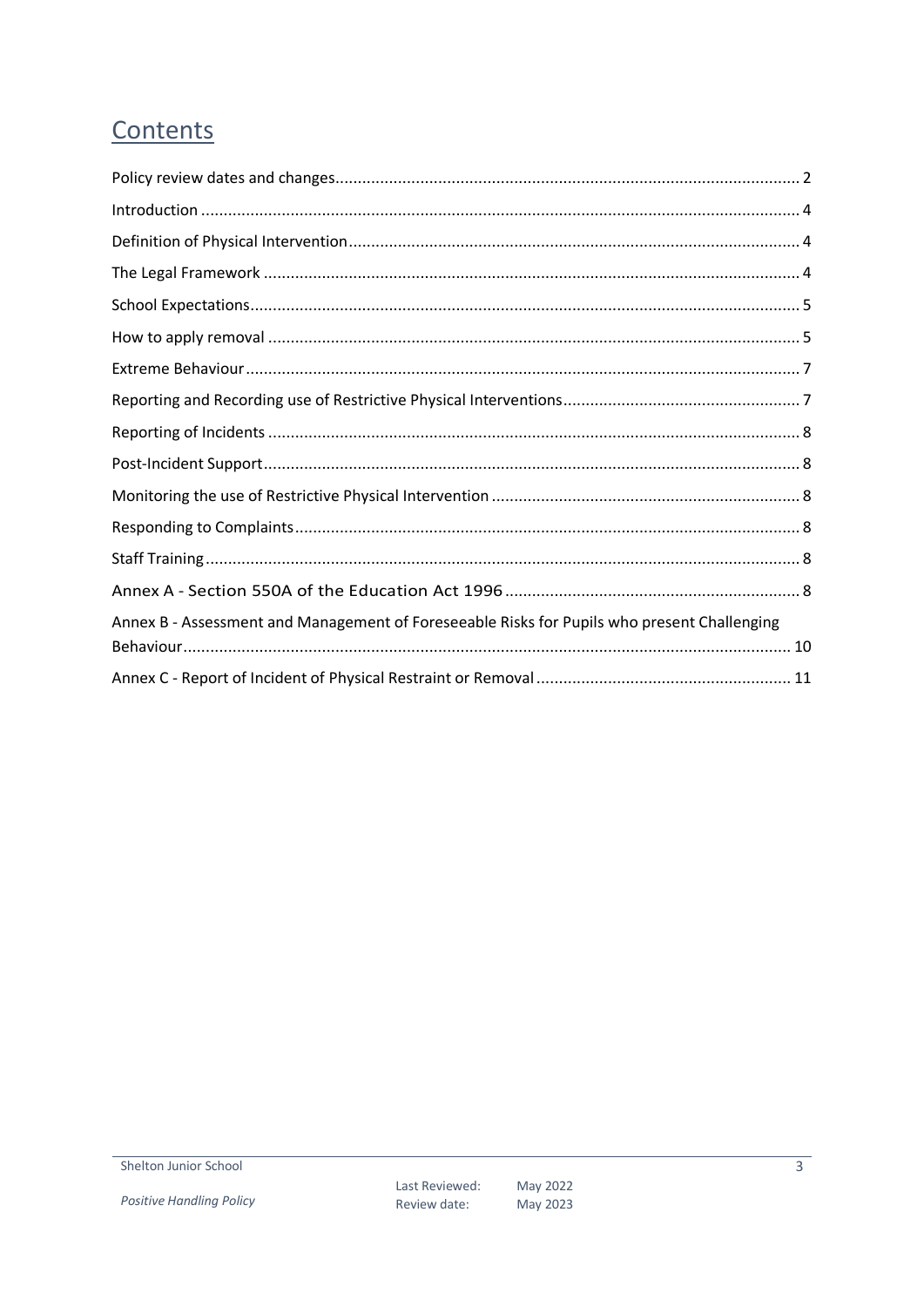#### <span id="page-3-0"></span>**Introduction**

This policy is provided to give guidance to staff at Shelton Junior School on the use of physical interventions, particularly the use of restraint and/or removal of pupils.

This policy should be read in conjunction with the school's Behaviour Policy, SEND Policy and the school's Complaints Policy.

At Shelton Junior School, physical restraint will be seen as a last resort to managing extreme behaviour. All staff (including support staff) are empowered to use physical restraint in extreme situations. Whenever possible two members of staff will be present when physical restraint is being used, and one of those members of staff will ideally be the Head Teacher or other member of the Senior Leadership Team. No volunteer may use any form of physical restraint or removal.

#### <span id="page-3-1"></span>**Definition of Physical Intervention**

Shelton Junior School's definition of physical intervention is the positive application of force with the intention of protecting the child from harming themselves or others or seriously damaging property.

Physical intervention takes two forms, either restrictive or non-restrictive. The use of gentle physical prompting or guidance, where a child is happy to comply, or manual guidance to help a pupil working, is a non-restrictive physical intervention.

Restrictive physical interventions involve the use of force, and are associated with increased risks regarding the safety of a child and staff. This guidance is specifically concerned with the use of restrictive physical interventions, referred to as restraint or removal.

#### <span id="page-3-2"></span>**The Legal Framework**

Positive handling should be limited to emergency situations and used only in the last resort. Under the Children Order 1995, it is only permissible as described under the heading "Physical Control". Article 4 of the Education Order 1998 clarifies powers that already exist in common law. It enables trained staff in the school, authorised by the Headteacher, to use such force as is reasonable in the circumstances, to prevent a pupil from:

- Committing an offence
- Causing personal injury to, or damage to the property of, any person (including the pupil himself)
- Engaging in any behaviour prejudicial to the maintenance of good order and discipline at the school or among its pupils, whether during a teaching session or otherwise.

Practical examples of these are:

- a pupil attacks a member of staff, or another pupil
- pupils fighting

```
Shelton Junior School
```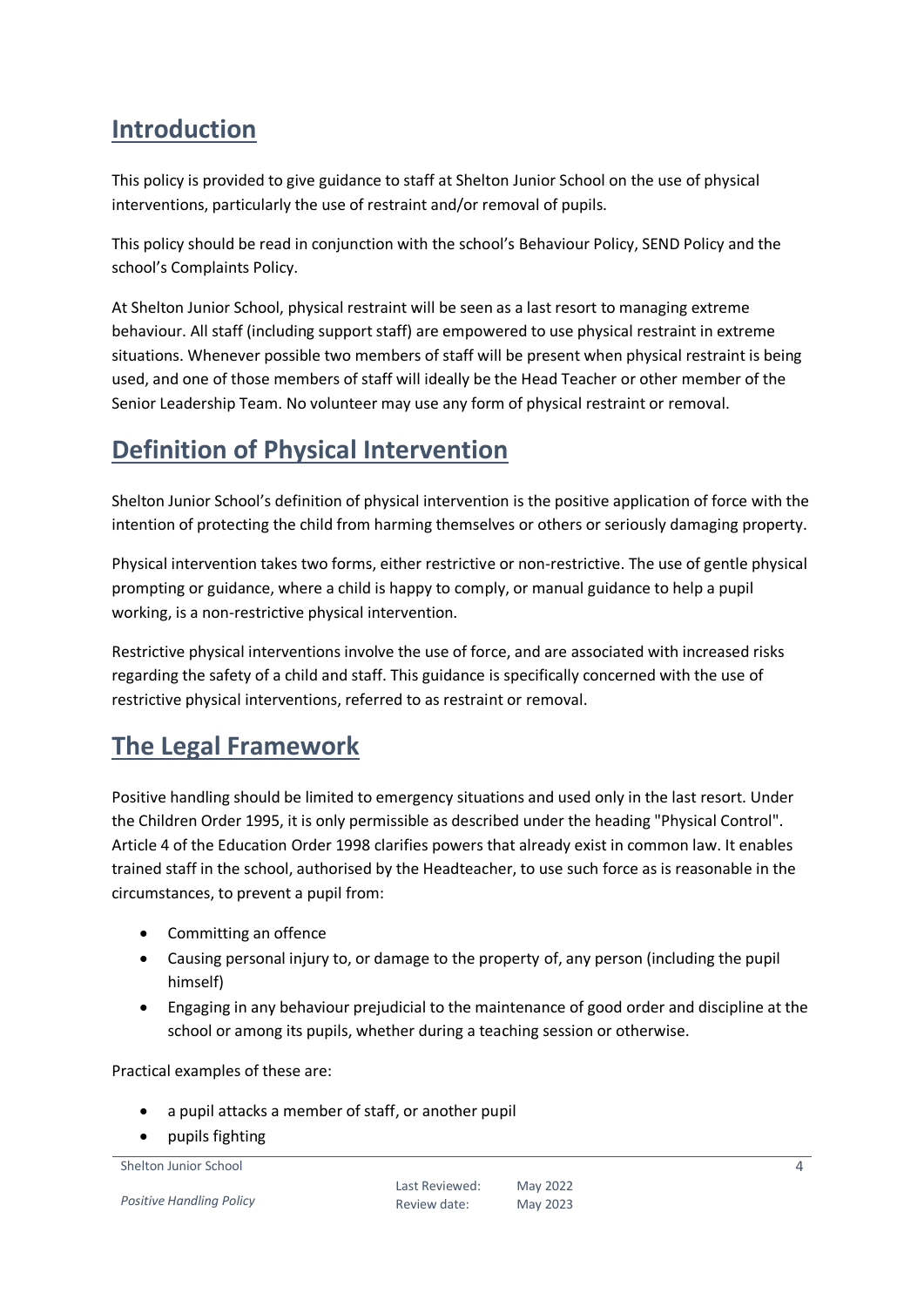- a pupil is causing, or at risk of causing, injury or damage by accident, by rough play, or by misuse of dangerous materials, substances or objects
- a pupil is running in a corridor or area of school in a way in which he/she might have or cause an accident likely to injure her/himself or others
- a pupil absconding from a class or trying to leave school (NB this will only apply if a pupil could be at risk if not kept in the classroom or at school)
- a pupil persistently refuses to comply to an request to leave an area by staff
- a pupil behaves in such a way that seriously disrupts a lesson or could cause harm to other pupils e.g destroying property, displays, throwing equipment/furniture

#### <span id="page-4-0"></span>**School Expectations**

The use of restrictive physical interventions should always be considered within the wider context of other measures such as:

- Use of assertiveness skills such as 'repetition' in which an instruction is repeated until the child complies
- Use of distraction techniques/distraction to another activity
- Withdrawal of attention
- Avoidance of confrontation
- Use of humour

#### <span id="page-4-1"></span>**How to apply removal**

Staff are only authorised to use reasonable force in applying restraint/removal, although there is no absolute definition of this, as to what constitutes reasonable force depends upon the particular situation.

There are forms of physical intervention which may involve minimal physical contact eg blocking path physically.

In all circumstances, physical removal should be considered the last resort. If it is necessary, the following points should be followed;

DO…

- Tell a child what you are going to do and why;
- Use minimum force necessary;
- Involve another member of staff;
- Provide another opportunity for child to do what is requested to avoid removal;
- Use simple, repetitive, clear language and instruction;
- Hold limbs above major joint if possible eg. hold arm above elbow;
- Relax removal in response to child compliance.

Shelton Junior School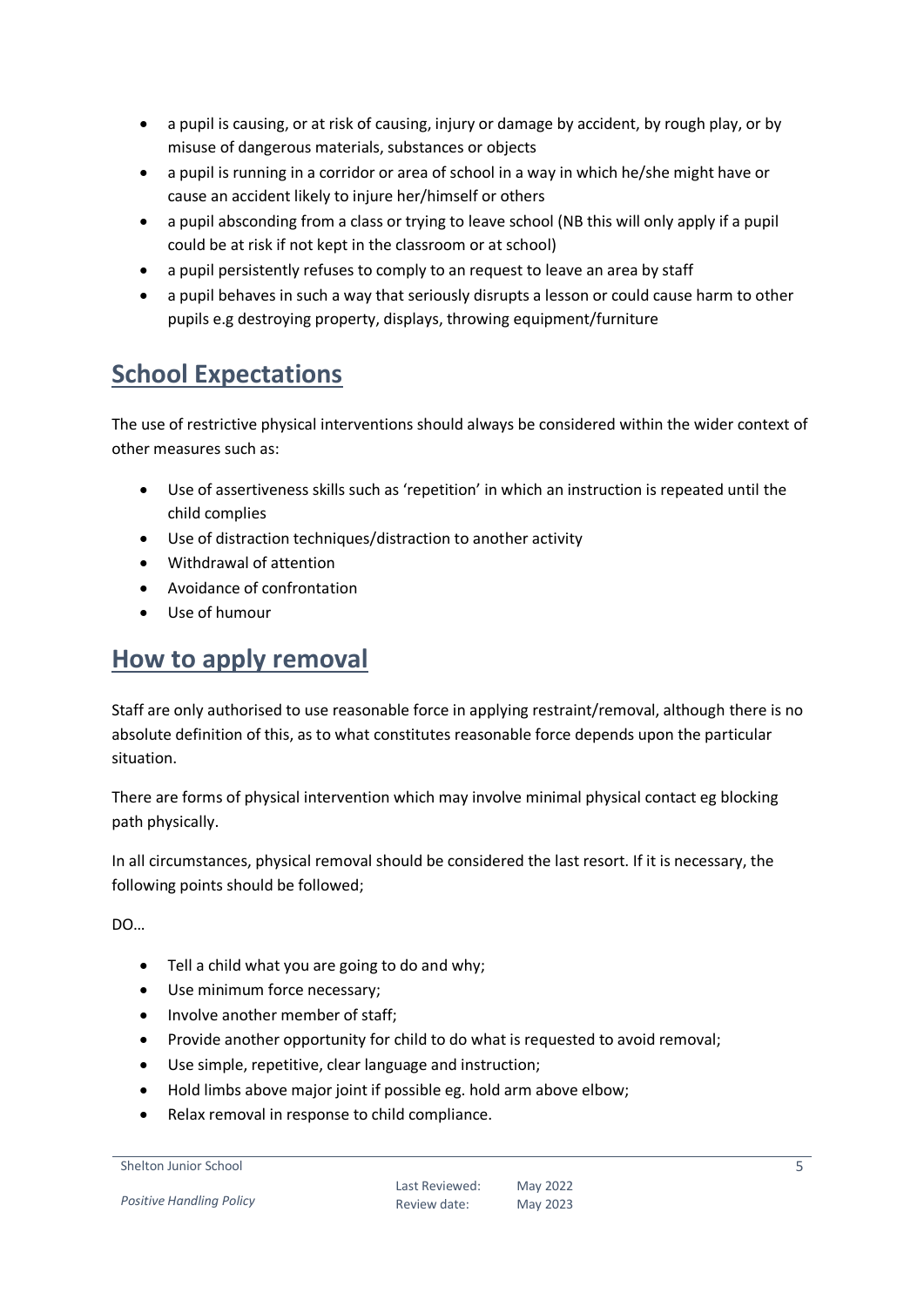DON'T…

- Act in temper (involve another member of staff if you have lost control of your own emotions);
- Involve yourself in a prolonged discussion or argument with child;
- Touch or hold sexual areas:
- Twist or force limbs back;
- Bend fingers or grab hair;
- Hold child in way which restricts blood flow or breathing;
- Slap, kick or punch;
- Trip up child to restrict travel.

Physical removal should never be considered a form of punishment but applied as an act of care and control with the intention of re-establishing verbal control as soon as possible, and at the same time allowing the child to gain self-control.

Restrictive physical interventions may be used in extreme cases where a child's safety, the safety of others or property is in danger, although every effort should first be made to reduce the necessity for this.

When possible the best solution is to remove the child, if necessary by carrying to a safe area where restraint can be removed and the safety of the child and staff can be safeguarded. The Head Teacher's office, library or an empty classroom may be used. There should be two members of staff within the safe space.

It must be noted that staff in school act in 'loco parentis' at all times, and therefore must ensure that the safety and wellbeing of the pupil is of paramount importance. However, staff in schools must be aware of practice which is considered illegal. The following practices are prohibited under the Children's Act 1989:-

- The use of physical force, or to threaten to use force (for example by raising a fist or using a verbal threat), unless the circumstances give a 'lawful excuse' or justification to use force.
- The locking of a child in a room without a court order, except in an emergency when for example the use of a locked room as a temporary measure whilst seeking assistance could be legally justified.

This policy is available to all parents via the school website and a paper copy will be given upon request. It may be advisable to give a copy of this policy to any parents/carers whose child has been physically restrained.

The Head Teacher, or in his absence the AssistantHeadteacher, should be informed immediately if any child is being physically restrained. Wherever possible, the Senior Leader will support in the situation.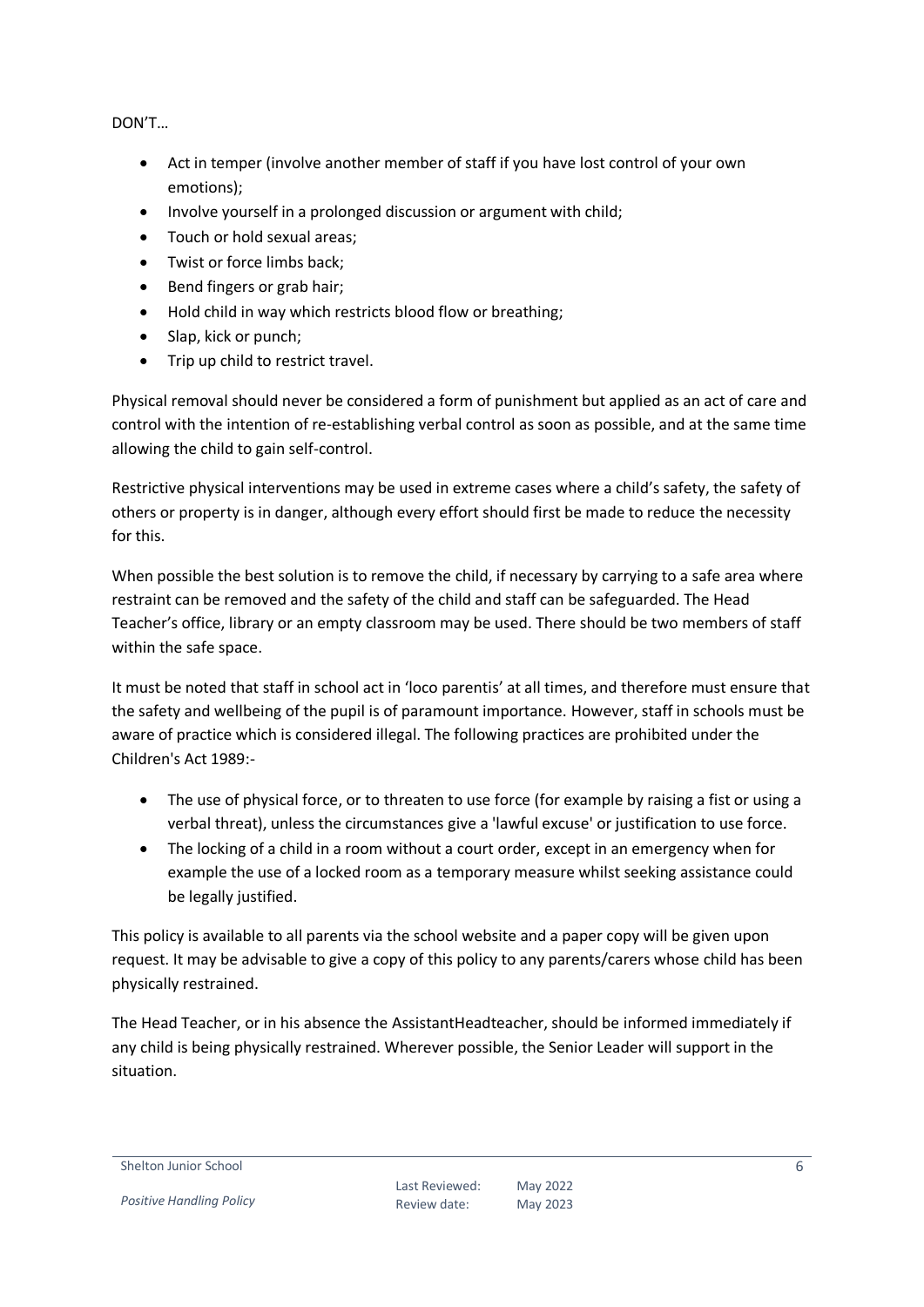All staff will be made aware of any child with particular conditions or disabilities where particular physical inventions could cause unexpected injury. All incidents of physical restraint must be recorded. Staff will receive training on knowledge, skills and values.

#### <span id="page-6-0"></span>**Extreme Behaviour**

*Guidance on the use of restrictive physical interventions for pupils with severe behavioural difficulties (DfES. Sept 2003)*

This document describes how risk assessment can be used with the small number of pupils who behave in ways that make the use of restrictive physical intervention a part of their behaviour management plan.

For such pupils a formal risk assessment should be carried out. Any risk management strategy resulting from an assessment must be compatible with a positive behaviour management approach. Planned use of physical intervention must be in line with a pupil's Statement of SEND or their Education Health Care Plan. It must be documented on school records.

# <span id="page-6-1"></span>**Reporting and Recording use of Restrictive Physical Interventions**

All incidents which involve the use of a physical intervention must be clearly, comprehensively and promptly recorded on CPOMs by the senior member of staff involved. The Head Teacher is the designated member of staff with responsibility for maintaining these records.

The following information should be recorded as soon as possible after the use of a physical intervention in response to an incident:

- The date, time and location of the incident;
- The names of the staff and child/children involved;
- Those informed eg senior staff, parents, social work, education officer, police;
- A description of the events leading up to the incident;
- The type of intervention used and the duration;
- A description of how the incident was resolved;
- Any injuries to staff or child/children;
- Damage to property or possessions;
- In the case of serious injury and/or damage to property, the names of all witnesses and notes of any interviews with witnesses;
- Additional action taken or recommended;
- In the case of serious injury, action taken eg first aid/hospital treatment;
- Date of record
- Name of person completing the record and signature.

```
Shelton Junior School
```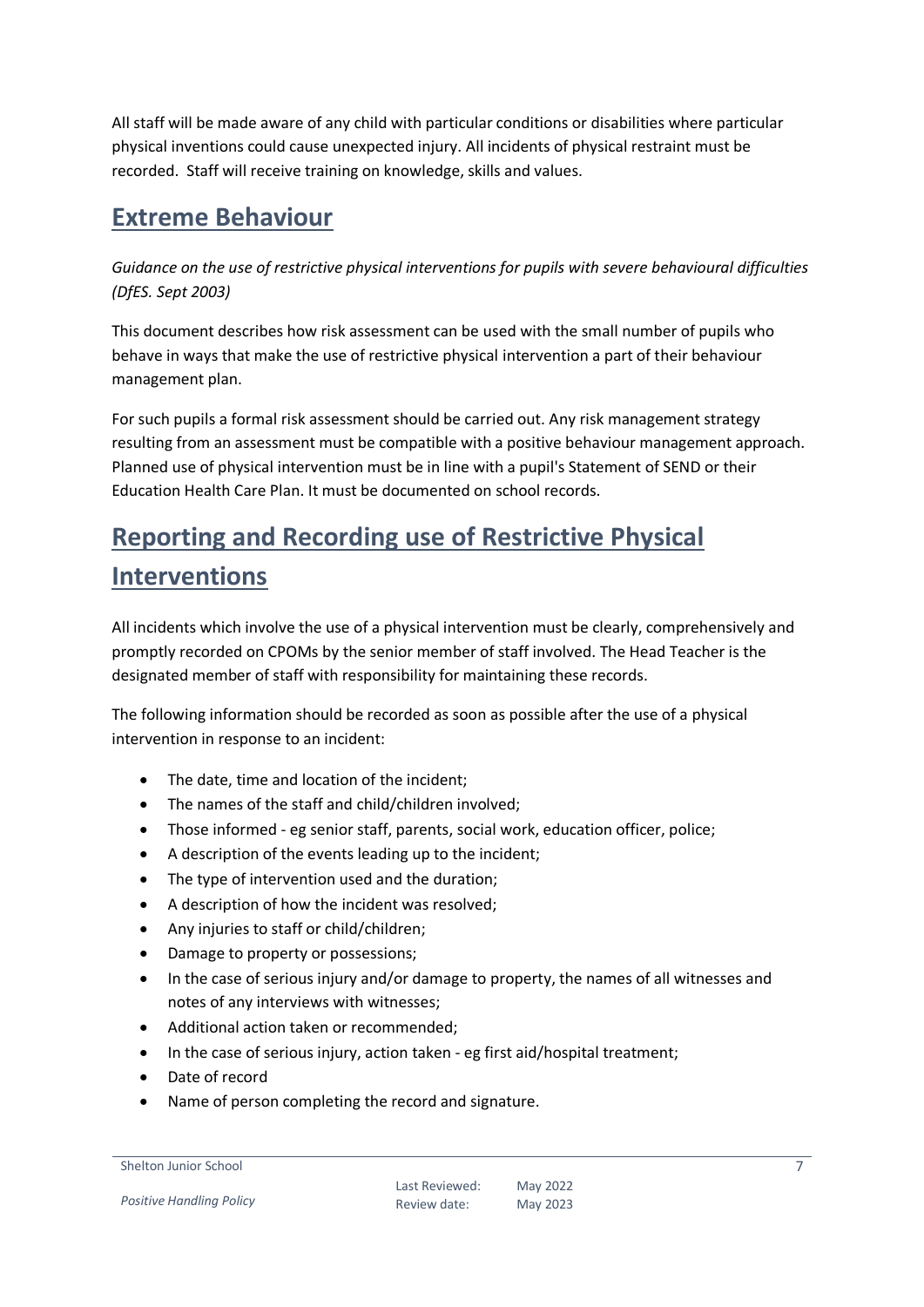#### <span id="page-7-0"></span>**Reporting of Incidents**

The Head Teacher or a senior member of staff should contact parents/carers as soon as possible after an incident, normally on the same day, to inform them of the actions that were taken and why, and to provide them with an opportunity to discuss it.

#### <span id="page-7-1"></span>**Post-Incident Support**

The Head Teacher or Deputy will provide support for staff and children after the incident. Injuries may be checked and first aid administered by the school first aiders. If necessary the school accident forms will be completed. Injuries will be reported to the HSE if needed.

#### <span id="page-7-2"></span>**Monitoring the use of Restrictive Physical Intervention**

The monitoring of this policy and any physical restraint incidents will be completed by the Head and the Governing Body. This policy will be reviewed annually. Any significant incidents of physical restraint, especially if they result in injury to any child, staff member or property, will be reported to the Governing Body. Any physical injury sustained by staff as a result of a child's actions will be reported to the Local Authority using their own recording form.

#### <span id="page-7-3"></span>**Responding to Complaints**

Any concerns or complaints will be dealt with through the systems detailed in the Complaints Policy.

#### <span id="page-7-4"></span>**Staff Training**

Training in physical intervention methods that are acceptable within the school will be available and teachers and support staff will be encouraged to take up such opportunities. This training is intended to help staff to link meeting children's needs with positive behaviour management. Staff involved in implementing planned use of physical intervention, as part of a behaviour management strategy within the school, should be provided with training in the range of intervention techniques they are expected to use in their day-to-day work.

#### <span id="page-7-5"></span>**Annex A - Section 550A of the Education Act 1996**

#### **Power of Members of Staff to Restrain Pupils**

Shelton Junior School

*Positive Handling Policy*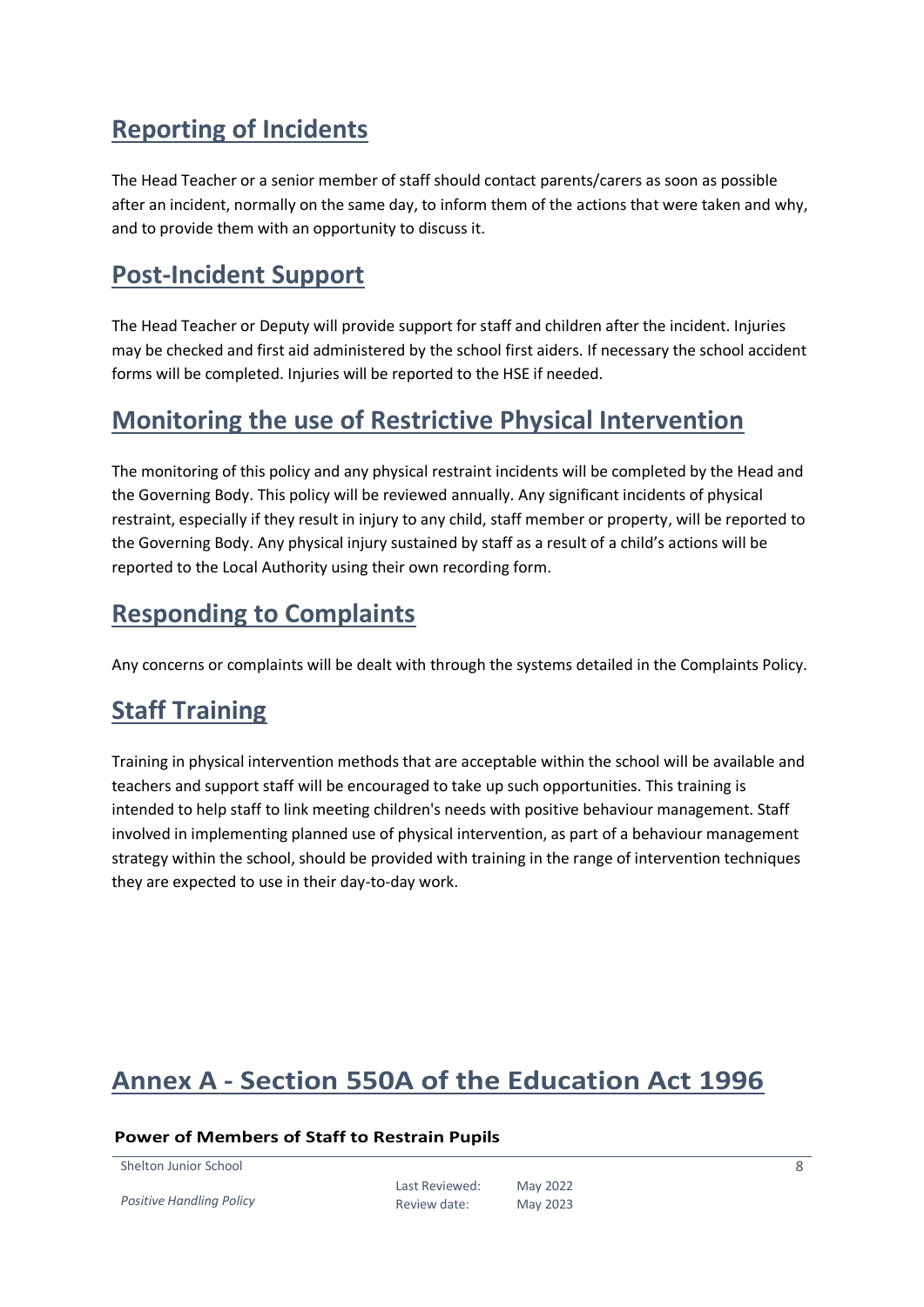- (I) A member of the staff of a school may use, in relation to any pupil at the school, such force as is reasonable in the circumstances for the purpose of preventing the pupil from doing (or continuing to do) any of the following, namely —
- (a) Committing any offence
- (b) Causing personal injury to, or damage to the property of, any person (including the themselves), or
- (c) Engaging in any behaviour prejudicial to the maintenance of good order and discipline at the school or among any of its pupils, whether that behaviour occurs during a teaching session or otherwise.
- (2) Subsection (I) applies where a member of staff of a school is
	- (a) On the premises of the school, or
	- (b) Elsewhere at a time when, as a member of its staff, he (or she) has lawful control or charge of the pupil concerned;

But it does not authorise anything to be done in relation to a pupil which constitutes the giving of corporal punishment within the meaning of section 548.

- (3) Subsection (I) shall not be taken to prevent any person from relying on any defense available to him (or her) otherwise than by virtue of this section.
- (4) In this section -

"member of staff', in relation to a school, means any teacher who works at the school and any other person who, with the authority of the head teacher, has lawful control or charge of pupils at the school;

"offence" includes anything that would be an offence but for the operation of any presumption that a person under a particular age is incapable of committing an offence.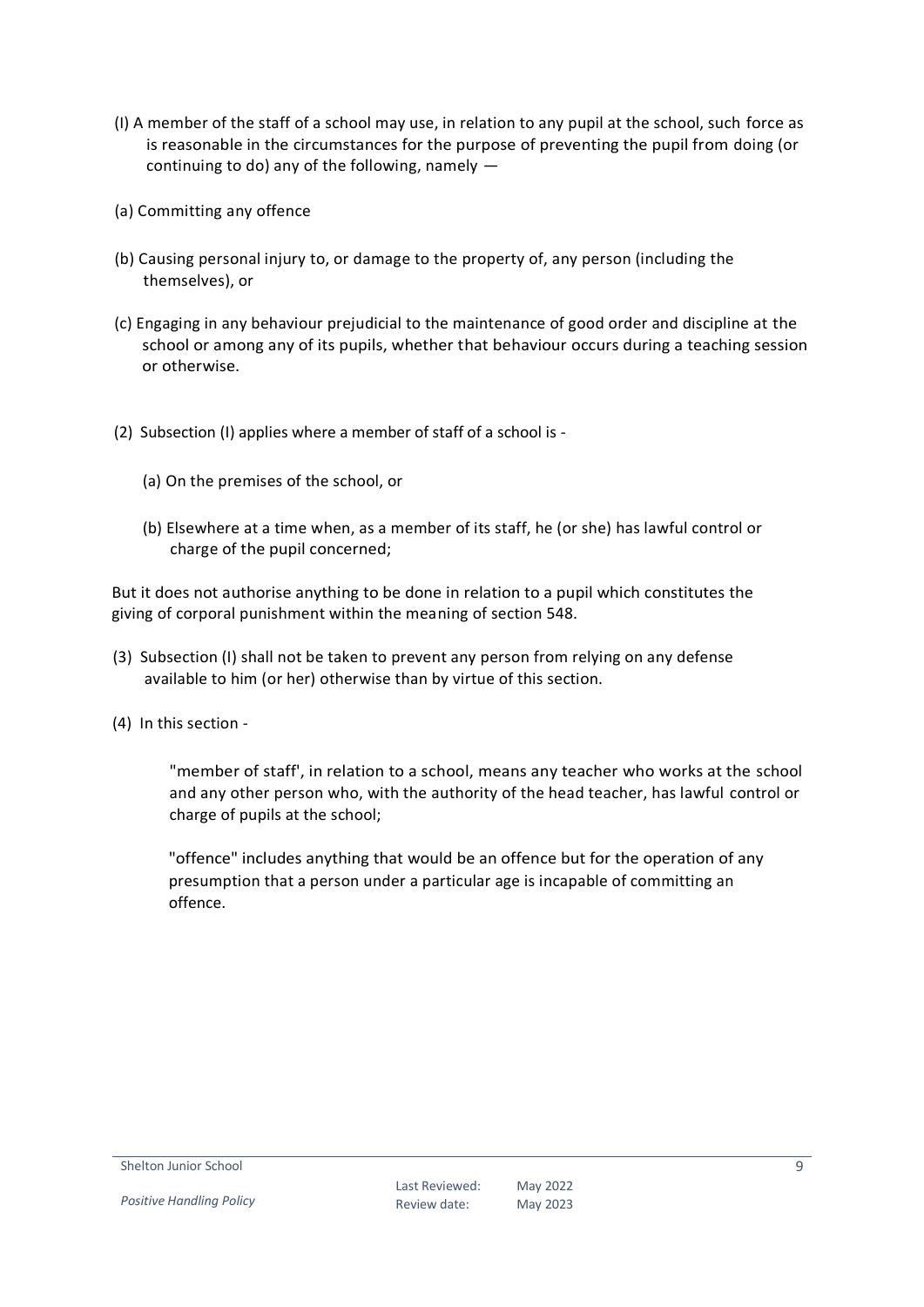# <span id="page-9-0"></span>**Annex B - Assessment and Management of Foreseeable Risks for Pupils who present Challenging Behaviour**

**Name of Pupil: Name of Class: Name of Teacher: Name of TA:** 

| <b>Identification of Risk</b>                                                      |  |
|------------------------------------------------------------------------------------|--|
| Describe the foreseeable risk                                                      |  |
| Is the risk potential or actual?                                                   |  |
| List who is affected by the<br><b>risk</b>                                         |  |
| <b>Assessment of Risk</b>                                                          |  |
| In which situations does the<br>risk usually occur?                                |  |
| How likely it is that the risk<br>will arise?                                      |  |
| If the risk arises, who is likely<br>to be injured or hurt?                        |  |
| What kinds of injuries or harm<br>are likely to occur?                             |  |
| How serious are the adverse<br>outcomes?<br>$\sim 10^{-1}$ and $\sim 10^{-1}$<br>. |  |

#### **Assessment completed by:**  Signature: Date: Date: Date: Date: Date: Date: Date: Date: Date: Date: Date: Date: Date: Date: Date: Date: Date: Date: Date: Date: Date: Date: Date: Date: Date: Date: Date: Date: Date: Date: Date: Date: Date: Date: Date: D

Shelton Junior School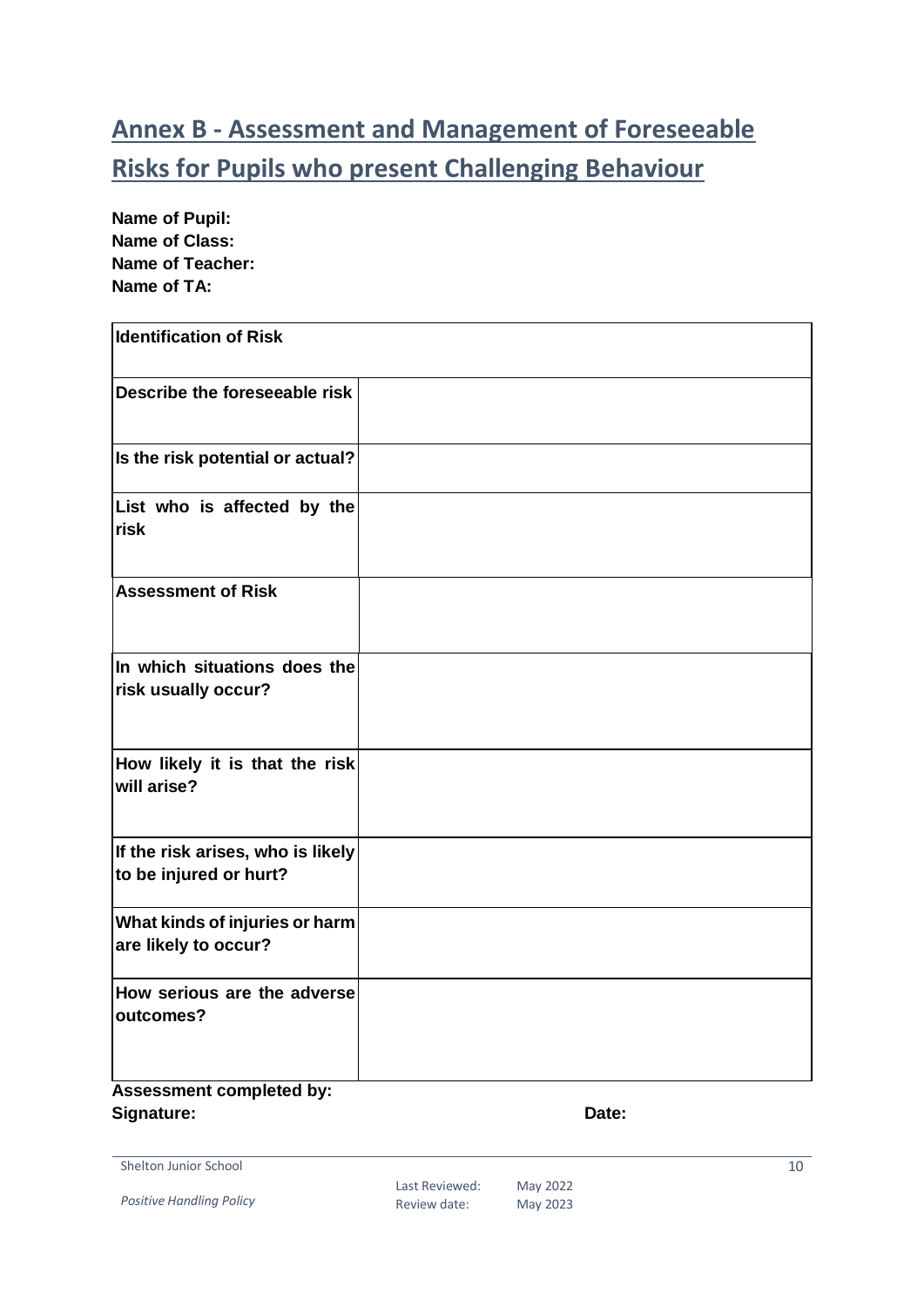# <span id="page-10-0"></span>**Annex C - Report of Incident of Physical Restraint or Removal**

#### **SHELTON JUNIOR SCHOOL**

| <b>Date</b>                                                         | <b>Recorded by</b> | <b>Location</b>                                                            | <b>Time</b>      |
|---------------------------------------------------------------------|--------------------|----------------------------------------------------------------------------|------------------|
| <b>Pupils involved</b>                                              |                    | <b>Adults involved</b>                                                     |                  |
|                                                                     |                    |                                                                            |                  |
| <b>ANTECEDENT: Incident prior to physical restraint or removal:</b> |                    |                                                                            |                  |
|                                                                     |                    |                                                                            |                  |
|                                                                     |                    |                                                                            |                  |
|                                                                     |                    |                                                                            |                  |
|                                                                     |                    | BEHAVIOUR: Reason for decision to implement physical restraint or removal: |                  |
|                                                                     |                    |                                                                            |                  |
|                                                                     |                    |                                                                            |                  |
|                                                                     |                    |                                                                            |                  |
|                                                                     |                    | <b>CONSEQUENCE: Follow-up to physical restraint or removal:</b>            |                  |
|                                                                     |                    |                                                                            |                  |
|                                                                     |                    |                                                                            |                  |
|                                                                     |                    |                                                                            |                  |
| Any injuries sustained as a result of the Physical Restraint:       |                    |                                                                            |                  |
| Pupil:                                                              |                    | Adult:                                                                     |                  |
| <b>First Aid given?</b>                                             |                    | <b>First Aid given?</b>                                                    | F2508 completed? |
| Signed:                                                             | Date:              |                                                                            |                  |
|                                                                     |                    |                                                                            |                  |